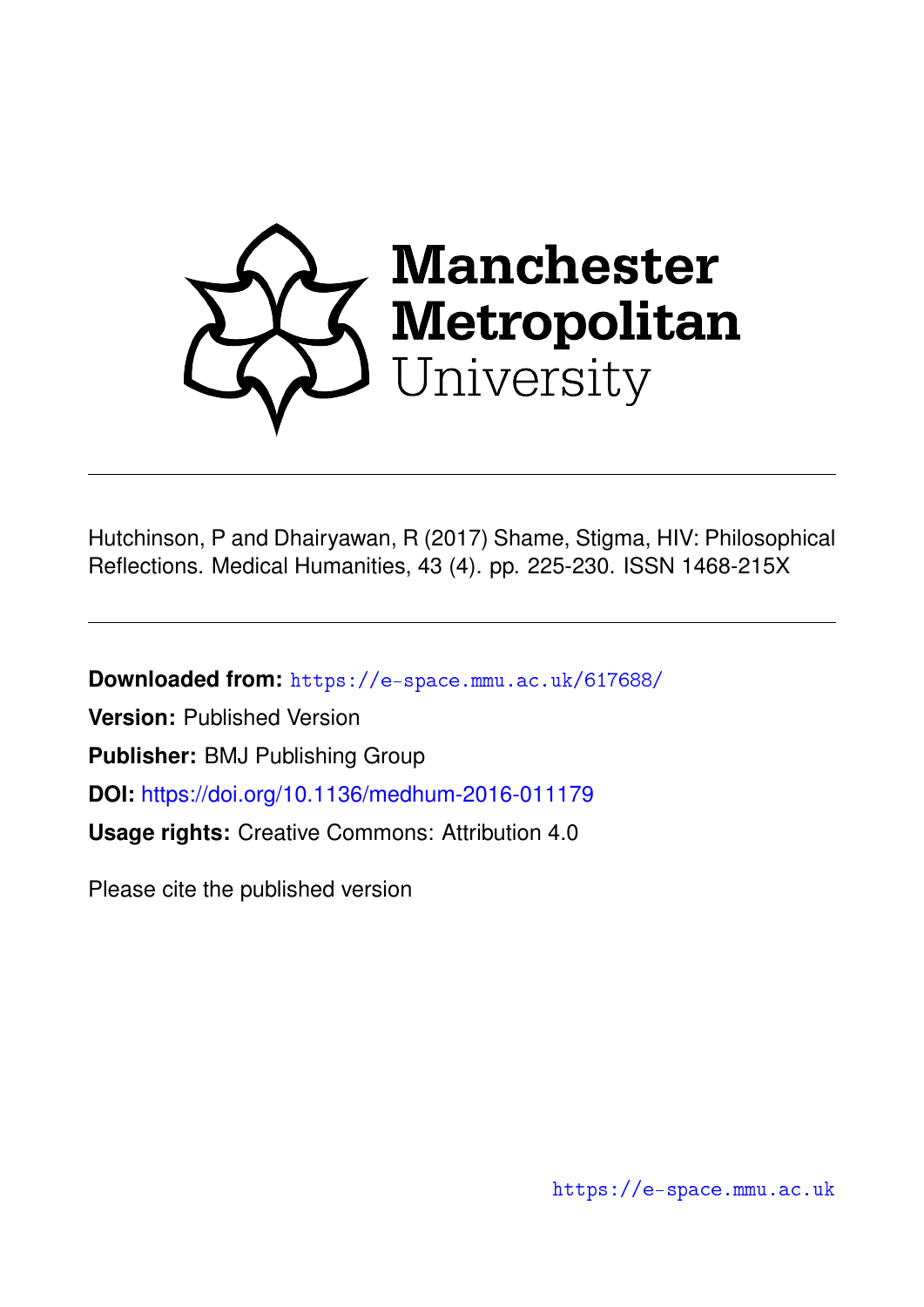# **Shame, stigma, HIV: philosophical reflections**

Phil Hutchinson,<sup>1</sup> Rageshri Dhairyawan<sup>2</sup>

## **Abstract**

It is a distinctive feature of HIV that its pathology cannot be adequately grasped separate from a number of psychosocial factors, and stigma is widely seen as the most prominent. We argue that it is equally important to have an adequate understanding of shame, as the emotional response to stigma. We have identified five ways shame might negatively impact upon attempts to combat and treat HIV, which emerge from the stigma HIV carries and STI-stigma in general. In this paper, we draw out four insights from philosophical work on emotions and shame which we propose will improve understanding of shame and stigma. We conclude by briefly discussing how these insights might shed light on the negative role shame can play for a person living with HIV engaging with, or being retained in, care. We conclude by proposing further study.

It is a distinctive feature of HIV that its pathology cannot be adequately grasped separate from a number of psychosocial factors, and stigma is the most prominent of these. Of the literature on the topic of HIV stigma, Parker and Aggleton<sup>[1](#page-5-0)</sup> have produced arguably the most influential recent work, in which they argue for a hybrid social theory of stigma, which while indebted to Goffman's classic study of stigma, seeks to augment this by drawing on Foucault's analysis of power. We propose, with qualifications, that the present paper be seen as a critical companion piece to Parker and Aggleton's paper. Where their focus is on stigma, ours is on shame. Where they are concerned to enrich understanding of stigma in the context of HIV, so we seek to do likewise with shame.

However, here is where we would wish to qualify our endorsement of Parker and Aggleton's paper: First, we propose that to examine stigma without also examining

shame is to miss much of importance; it is akin to studying 'threats' as a social phenomenon, while ignoring the fear people have in response to those threats. Second, while the thrust of Parker and Aggleton's argument is well taken and important, it fails to get to the important conceptual questions, because it remains at the level of social theory. We argue below that philosophical reflection on shame can offer significant gains, which can inform effective strategies for care. Such gains are to be found below the philosophical waterline<sup>i</sup> and serve to frame more overtly empirical and theoretical considerations of emotion, shame and stigma. Our paper aims to be a reminder that mitigating, and where possible dissolving, conceptual confusion through philosophical work is crucial if one is to do good psychological and sociological work.

We have identified five ways in which shame might negatively impact upon attempts to combat and treat HIV, which emerge from the stigma HIV carries and STI-stigma in general.

- 1. Shame can prevent an individual from disclosing all the relevant facts about their sexual history to the clinician.
- 2. Shame can serve as a barrier to engaging with or being retained in care.
- 3. Shame can prevent individuals presenting at clinics for STI and HIV testing.
- 4. Shame can prevent an individual from disclosing their HIV (or STI) status to new sexual partners.
- 5. Shame makes people want to hide and withdraw from the world and others, it therefore makes the task of living with HIV a far more negative experience than it should, or needs to, be.

In concluding this paper, and by way of example, we will focus on No. 2. We will propose that our four insights, gained from philosophical work on emotions and shame, provide guidance for future study of the negative role shame might play for a person living with HIV engaging with or being retained in care.

### **Philosophical Reflection on Emotions and Shame**

Explanations of emotion fall in to one of two philosophical camps. Those whose work falls within the paradigm initiated by the 19th-century philosopher, psychologist and physician William James, are referred to as Jamesians.<sup>ii</sup> In short, you are a Jamesian if you argue that emotions are essentially physiological responses to causal stimuli, and the awareness of these responses. Emotion as affect.

In opposition, one finds the cognitivists, a position in the philosophy of emotions traceable back to the Stoic movement in Ancient Greece, but with contemporary adherents in contemporary cognitive psychology, ecological cognition and postanalytic philosophy. You are a cognitivist if you argue that emotions are essentially thoughts about, or directed towards, something in the world. Emotion as (embodied) thought.<sup>iii</sup>

One could advance one of many psychological or sociological theories of emotion without referring to either of these two underlying philosophical positions, but in doing so, in advancing your theory, you will commit to one of them, and this commitment would then constrain you. One is so constrained because whether acknowledged or not, these philosophical commitments will be operative in one's theorising.

This philosophical dispute has consequences for addressing, or treating emotions, where they present difficulties. If we conceive of emotions as essentially physiological changes triggered by causal stimuli in the environment, our focus will be on understanding the causal mechanisms, and perhaps preventing the cause. On this view, the person experiencing the emotion is *subject to* that emotion, the emotions can be depicted as 'passions' and a person who is in an emotional state is passive.

Depicting the emotions as passions leads us to depict the person having the emotion as akin to a stimulus-response processor,





<sup>&</sup>lt;sup>1</sup> Faculty of Health, Psychology and Social Care, Manchester Metropolitan University, Manchester, UK <sup>2</sup> Department of Integrated Sexual Health, Barking and Dagenham, Havering and Redbridge University Hospital Trust, Outpatients East, Manchester, UK

**Correspondence to** Dr Phil Hutchinson, Faculty of Health, Psychology and Social Care, Manchester Metropolitan University, Manchester M15 6BH, UK; p.hutchinson@mmu.ac.uk

i What we intend to draw out by employment of this metaphor is the extent to which philosophy is non-theoretical activity of conceptual clarification and dissolving of conceptual confusions. This is work that needs to be done, and which cannot be bypassed by simply producing more theory or doing more empirical work. To do this work, one must dip below the philosophical waterline.

iiThis is sometimes referred to as the James-Lange theory, because the Danish physiologist Carl Lange arrived at the same theory at around the same time.

iiiSee Hutchinson<sup>16</sup> for a more detailed overview of Jamesianism and Cognitivism.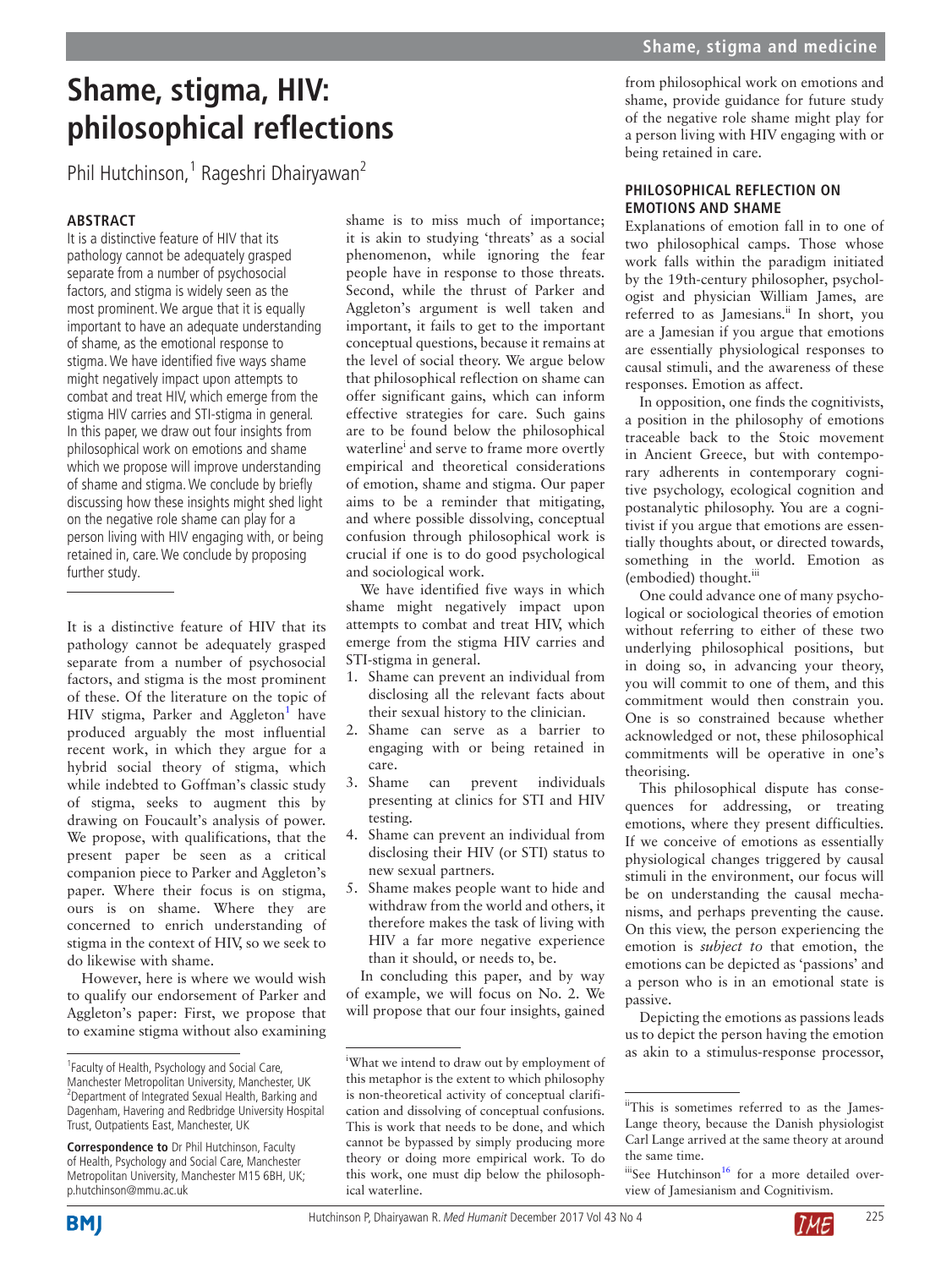responding to certain causal inputs with certain outputs (emotional responses). While this has the virtue of being a naturalistic depiction of emotion, it is somewhat at odds with the complexity of human psychology and mind–world relations; it also faces the somewhat difficult problem of accounting for the meaning emotions have for those experiencing them. On this view, we understand human emotional responses on the model of an artefact such as a smoke alarm responding to smoke in the environment.

If one is a cognitivist, the picture is different, a little more complex, and, we propose, more appropriate to our nature. Here, our emotions are meaningful responses to a world which we experience as having meaning for us, what in some philosophical contexts is referred to as the lifeworld. On this conception, emotions are no longer appropriately depicted as passions and the bearer of emotions is no longer necessarily passive but, rather, has scope for some emotional agency, for it is at least logically (or grammatically) possible to achieve control over one's emotions, if not necessarily possible in practice, on specific occasions.

Within the cognitivist approach to explaining emotion there are a number of different sets of commitments one might have, which relate to the nature of the cognitive constituents one employs in the explanation. So, one might be a judgementalist (eg, Solomon<sup>[2](#page-5-1)</sup>), where one depicts emotions as constituted and type individuated by judgements. Here one is also, therefore, committed to a representationalist picture of cognition, where the constituents of cognition are mental representations of the world, with propositional form. On this view, the emotion is a propositional attitude. So, where judgementalists identify the constituents of emotion as judgements, other philosophers identify the cognitive constituents as 'thoughts' (Nussbaum<sup>3</sup>), 'evaluative beliefs' (Taylor<sup>4</sup>) or 'construals' (Roberts<sup>[5](#page-5-4)</sup>); we can, therefore, refer to this group of emotion theorists as 'propositional attitude cognitivists' (Pro-Cogs), for they are all committed to the claim that the constituents of emotion are propositional attitudes. Pro-Cogs conceive the person as a belief (or judgement) machine, akin to software programmes running on hardware components, which output contentful information in response to certain patterned inputs.

In contrast, and at the other end of the cognitivist spectrum, we find those who forgo or reject representationalism, and depict emotions as a specific class

of affordances or evaluative perceptions (eg, Hutchinson<sup>[6](#page-5-5)</sup>). We call this version of cognitivism ecological cognition (Eco-Cog), and the explanation becomes less theoretical and abstract and instead focused on persons who have gone through a process of enculturation, who inhabit a world which has meaning and contains loci of significance for them, given their enculturation (Bildung/Second Nature) and their particular interests.<sup>iv</sup> While this framework forgoes brevity and neatness, perhaps, we gain in understanding and explanatory power, for it is sensitive to the way in which the world has meaning, and the specific meaning it has for this person might be in response to that person's enculturation and interests.

We here want to pick out two gains we believe arise from taking up the Eco-Cog perspective on emotion.

1. An emotion is not conceived of as an affect (Jamesianism), nor is conceived of as constituted by beliefs (Pro-Cog). Rather, we conceive of emotion as a dynamic relation between, on the one hand, a person, who in addition to their biological constitution is endowed with a specific culture, and on the other hand, the lifeworld. This means that theoretical solutions will not cut it, because the generality of the theory will mean it is unable to capture the dynamism and occasion, context and cultural specificity of the relationship. A theory of shame will fail to adequately capture the nature of the emotion. Rather, we must engage with the individuals experiencing the emotion and work to understand the way in which they relate to the world and how that brings them to the emotional state.

2. The approach we recommend overcomes the 'problem of emotional recalcitrance' (see D'Arms and Jacobson<sup>[7](#page-5-6)</sup> and Griffiths<sup>[8](#page-6-0)</sup>), oft-cited as a reason to forgo Pro-Cog in favour of Jamesianism: an example of emotional recalcitrance being fear of flying, experienced while concurrently believing (correctly) that flying is the safest mode of transport. On the Eco-Cog approach, belief is not playing the explanatory role which it plays in Pro-Cog, so, we can retain the cognitivist insight without facing the problem of recalcitrance. This pays dividends when we turn our attention to shame, for it is a characteristic feature of shame that it is experienced in the absence of a set of beliefs that would serve to explain the shame. Indeed, often it is the converse: the beliefs held tell the person experiencing shame that they have no grounds for their shame, yet the shame persists.

## **Emotions and Their Objects: The World-Directed Nature of Emotion**

Cognitivist explanations of emotion depict emotions as object oriented: emotions have objects, and the conceptual analysis of emotion, by which we establish their identity criteria, includes these objects. On this account, shame's object is status diminishment, of one's self (one's being), as an individual or as a member of a group. To be stigmatised, as an individual or member of a stigmatised group, is to be subject to such a diminishment in status. Shame is the emotional manifestation of such stigma. In philosophical terms, shame and stigma are *internally related*, for they are not related as two separate entities but are internal to the meaning and identity of each other.

Let us take some examples from the writings of Primo Levi, and his discussions of shame in *If this is a Man*[9](#page-6-1) and later in *The Drowned and the Saved*. [10](#page-6-2) We do so because, as we noted above, our analysis should be focused on people expressing and experiencing the emotions we are studying.

Primo Levi's writings testify to a number of sources of status diminishment that give rise to shame:

ivThere is an ongoing discussion in Philosophy of Mind, Psychology and Cognitive Science, and which we report on here because it impacts directly on our conception of emotion; the argument is over whether cognition is essentially representational. There is a tradition which has dominated for much of the last one hundred years in analytic philosophy, and in cognitive science for the last fifty years, which sees the constituents of cognition (thought) as essentially mental representations of the world, which have semantic content. In contrast, there are accounts which challenge this representationalist picture. These one can find in Ecological and Enactivist accounts of cognition (eg, Gibson, $17 \text{ Noe}, 18$  and Hutto & Myin<sup>19</sup>) and Ethnomethodological accounts (eg, Coulter $^{20}$ ). Such accounts often draw on philosophical work by Ludwig Wittgenstein and by Maurice Merleau-Ponty.

v For those who are familiar with Dan Moerman's<sup>21</sup> writing on meaning responses, those writings can be usefully seen as a companion to that which we propose here. Moerman argues that stimulus-response (Pavlovian conditioning) and response-expectancy (belief and expectation) 'explanations' fail to explain the 'placebo response', and in their place proposes a non-representationalist meaning response, which invokes our encultured nature.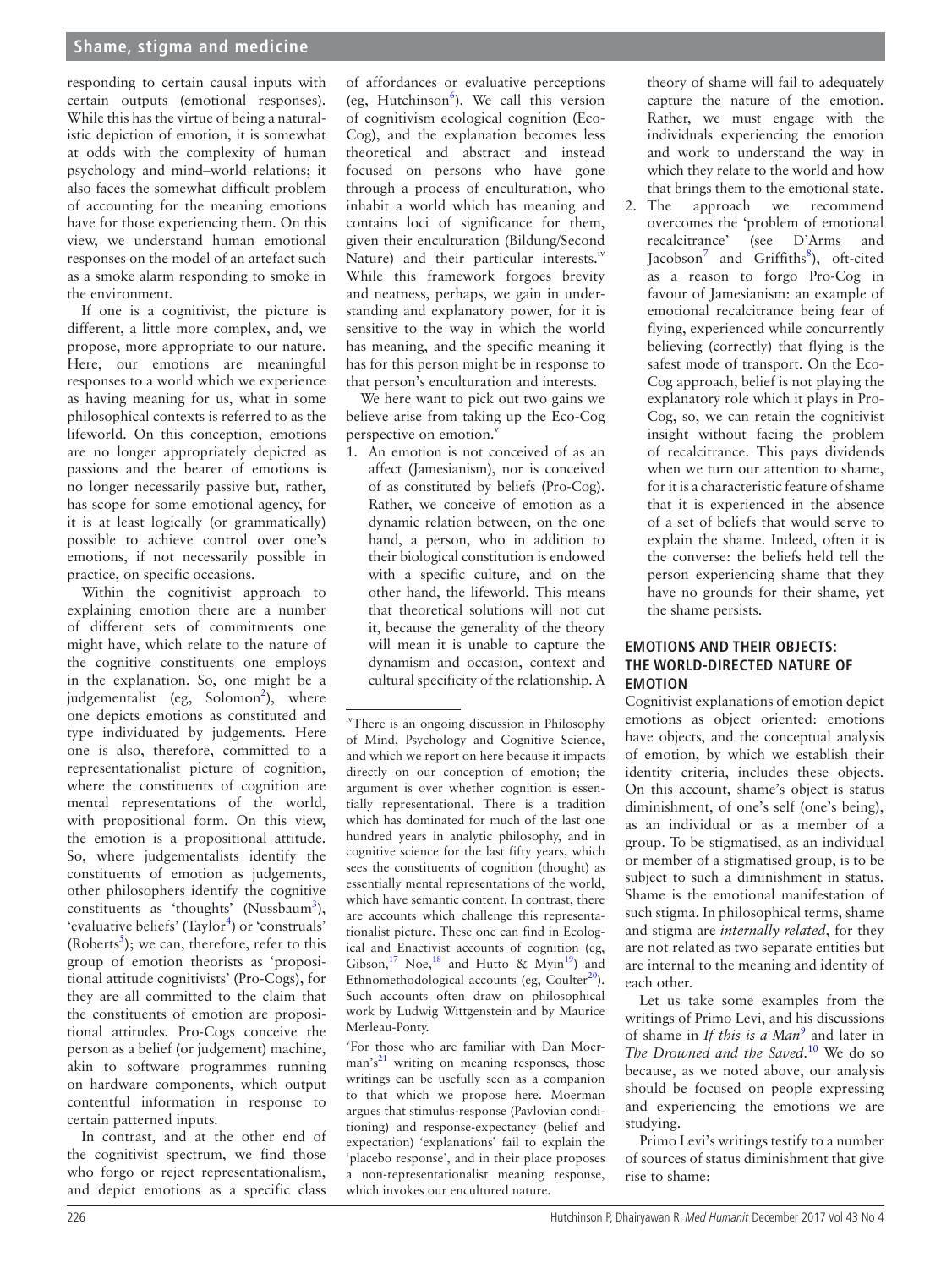- ► Humanity was diminished because the crimes of Auschwitz had taken place: so humanity bore the stigmata engendered by the crimes of the Holocaust (the bureaucratised and industrialised dehumanisation, mass murder and genocide). Levi's shame testifies to this stigma.
- In addition, Levi felt diminished owing to the accident of survival. He experiences shame because survival was not connected to his worth as a person, because death and survival in Auschwitz were radically decoupled from one's goodness or badness, or any discernible rationale, becoming a matter of chance, decided by the whim of a psychopath or perverse bureaucratic system. This diminishes the status of the individual, post-Auschwitz. It seems that for Levi his survival felt unearned, and while others died, this amounts to a diminishment.
- There also seems to be a diminishment which comes from a mismatch between how one acted in Auschwitz—even allowing for judging these as irreproachable in the context of the camp—and the standards one sets for oneself, or that are reasonably expected of one by one's honour group, in the pre and post-Auschwitz context. Here, what is stigmatised is the person acting as they did in the camp, viewed from the perspective of the postcamp culture, and the recognition that the viewer and viewed are the same person (or group).

There are a number of things that we can learn from these examples that are central to philosophical discussions of shame and that, we will argue, are relevant to HIV-related shame and stigma. We here want to focus on stigma-as-object-of-shame.

## **Emotions and Objects**

Our first observation is that while emotions have objects, these need not be concrete, but can be diffuse and abstract. The object of fear might well be the bear standing before us on the mountain path, though even here, it is our *taking*, our evaluative perception, of the bear-as-a-threat-to-ourcontinued-wellbeing and the conceptual resources that draws upon, that constitute it as an object of fear. However, this said, the object of our fear in this example is there before us in very real and literal sense. In contrast, we might also experience fear of failure, and here the object of fear is the idea of our failing to achieve that which is either expected of us by

our peers or by ourselves. While the bear has a kind of concreteness and is directly perceived in the act of fearing, the future failure exists only as a possible future outcome, and as such is neither concrete nor directly perceptible.

Returning to shame; as we saw in the first example taken from Levi's writings, what had become stigmatised was 'humanity,' and Levi experiences shame as he acknowledges this, for his identity is in part constituted by his own humanity not only his membership of the species *Homo sapiens*, but how 'humanity' as a moral concept, what affords us the evaluative terms humane and inhumane, for example, features in our identity. Humanity is stigmatised owing to the crimes of the Holocaust and individual members of humanity experience shame in acknowledging this stigma and their membership of the stigmatised group.

So here is gain 3:

3. Objects can be concrete, simple and directly perceived or diffuse, complex and indirectly conceived. If the unfolding of history can stigmatise the very concept of humanity bringing shame for Holocaust survivors like Levi, then this tells us something about how some acts become stigmatised over time, through political change, for example, and lead to shame where there was none before.

### **Shame, Honour Groups, Autonomy and Heteronomy**

Discussions of the role of audience or honour group have been prominent in philosophical work on shame<sup>5717</sup> and the related question as to whether shame is an essentially heteronomous or autonomous emotion (eg, refs. [6 11–13](#page-5-5)). The question is this: does the negative evaluation of others, taking the role of audience or honour group, play an essential role in the emergence of an individual's shame? If one answers 'yes,' then one is implying in that answer that shame is heteronomous: shame is dependent on the judgement of others. If one answers 'no,' then one allows that shame can be autonomous: shame is not dependent on the judgement of others. This question cuts to the heart of how we might address shame.

Shame can appear to be characteristically heteronomous, as we see in the kind of shame that an individual experiences when they have fallen short of some societal standard. Consider the third in the list of shame experiences we find in Levi's writings. Here Levi experienced shame because his actions in Auschwitz did not meet the standards expected of individuals in post-Auschwitz, post-War, European society. This is an example of heteronomous shame, because the shame emerges from the mismatch between a standard which is external to the individual, which resides in an actual audience evaluating the individual's action or in a social rule or norm. Both actual audience and social norm provide a standard against which the person's status is diminished.

Alternatively, one might argue that shame is essentially autonomous, where shame comes from a mismatch between one's prevailing assumptions about one's own character and the more considered, honest, reflective judgements made about that character. We might seek to project an image of our character as morally upstanding, caring and sharing. But, when we take time to reflect, when we are honest with ourselves about the totality of our behaviour over time, we see a mismatch and we see we are not the person we assumed ourselves to be and who we sought to project to others. This is an example of autonomous shame.

This discussion has persisted in the philosophical literature on shame because it cuts to the heart of our moral psychology. From the perspective of (modern) morality, if shame were to be essentially heteronomous then it can play no significant role in an individual's moral psychology, because to be a moral agent demands that one act on one's own moral judgements, even when these are at odds with the judgements of the honour group or established social norms. If shame is to be an emotion worthy of a place in analyses of our moral psychology then it cannot merely track the dominant social attitudes.

We draw on Hutchinson's<sup>[6](#page-5-5)</sup> arguments to propose that shame can appear to operate, from case to case, either autonomously or heteronomously, but that ultimately the distinction collapses. For a person to take an event as shameful is for them to have read it as such, for it to have had that meaning *for them. That* person, *this individual,* has acknowledged the event as shameful. Looked at this way, shame meets the criteria for being autonomous.

However, there are certain enabling conditions that are required for this autonomy. The world has meaning for individuals because individuals go through processes of enculturation, which include the learning of a (public) language; in turn, learning a language is to learn to register, acknowledge and communicate the loci of significance in our world. In this sense, we can see the heteronomous sources of shame. The event is shameful because it has that meaning for us. It has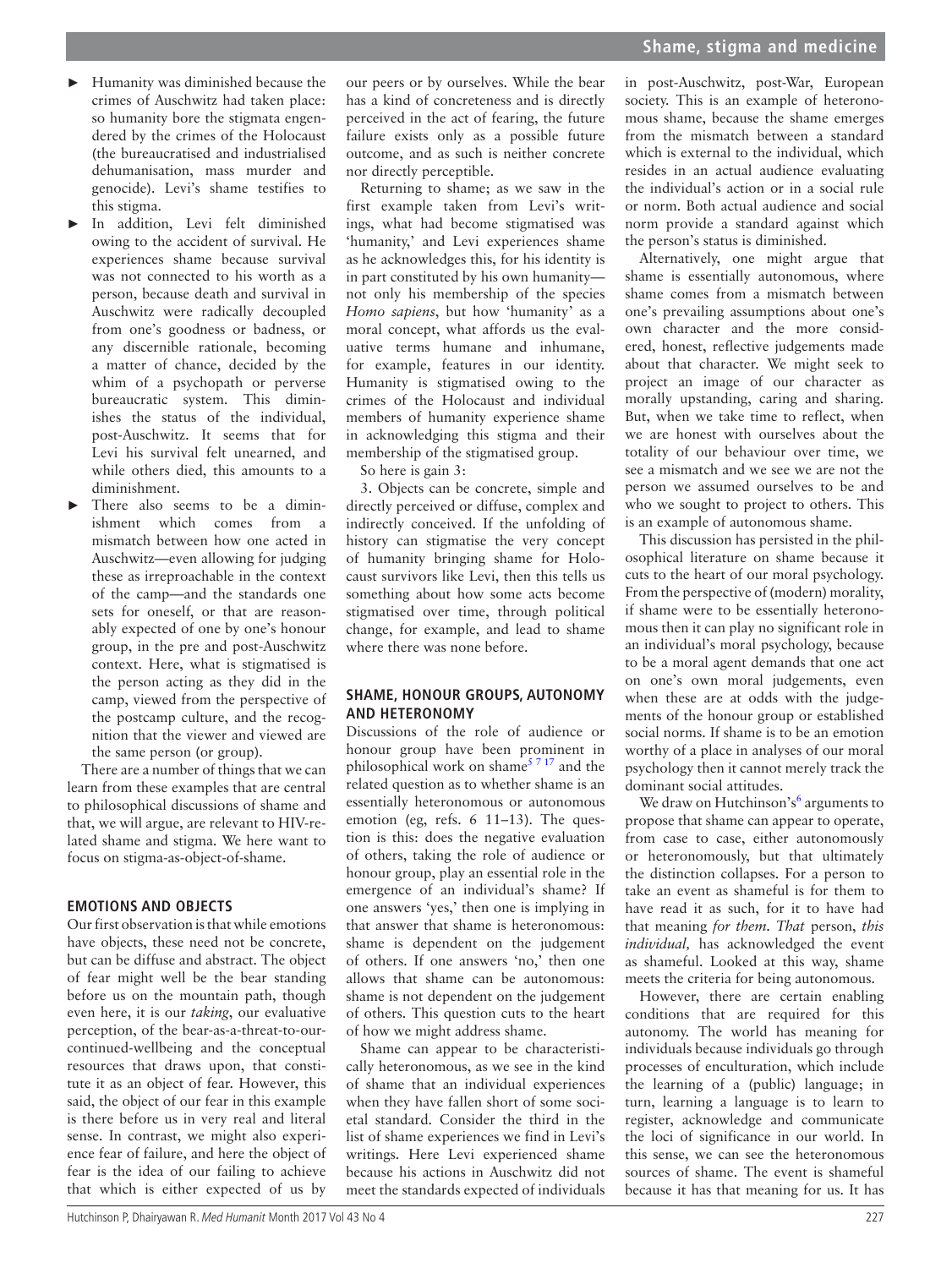that meaning in virtue of our reading it this way and thereby *seeing it as* shameful. What enables our reading of the world in this way, seeing it under this aspect, is our second nature—our character—which is formed in and through our life with others.

While shame is intimately related to our social, encultured nature, it is therefore a mistake to assume this makes it necessarily heteronomous in a way which disqualifies it from having moral significance. Understanding that shame is not necessarily heteronomous, but can be autonomously arrived at should not be to deny that the social sources of our enculturation, the development of our moral character, serve as enabling conditions for our life with shame.

Shame *can* be heteronomous, such that shame is an acknowledgement, a taking-on-board, of the judgements (or morally loaded perceptions) of others about one's self, and in so doing considering oneself, one's being, to be in some way evaluatively diminished. While shame *can* also be autonomous, such that shame serves as testament to a mismatch between the sense of self one assumes and seeks to project to others and the self that one considers oneself to be on reflection.

Insisting it must be one or the other has consequences: if one holds that shame is always autonomous, then that will lead one to focus any attempt to alleviate shame solely on the psychology of the individuals who bear shame. Conversely, if one were to assume that shame is always heteronomous, then that will lead one to identify that which is in need of change as being the social norms of which the honour group (the shame-instantiating audience) are an embodiment. In this latter, heteronomous sense, addressing shame might be a political, cultural and social task, in addition to being a psychological task. This is our fourth gain.

4. We propose that addressing and treating shame can be, and often is, a political, cultural *and* psychological task.

#### **Staging Post: Four Insights from Philosophical Work on Emotions and Shame**

Let us here summarise our four gains, which we believe emerge when one dips below the philosophical waterline and engages with the philosophy of emotion and shame.

1. Emotional responses should be understood from the perspective of Ecological Emotional Cognition, as having the structure of a dynamic relation between an encultured individual with interests and the constitution of the lifeworld as a world of meanings and affordances. Theoretical accounts will not work. We must engage with the individuals experiencing the emotion and work with them to understand the way in which they relate to their world and how that brings them to the emotional state.

- 2. The Eco-Cog approach has the resources to make sense of someone having an emotion, while concurrently believing their emotion unwarranted. This is a characteristic feature of shame, where often the person experiencing shame believes there are no grounds for their shame.
- 3. Emotions have objects, but these objects need not be simple, concrete nor directly perceptible. Shame's object is stigma, and the stigma can take the form of a diffuse, complex of attitudes, which are taken not via perceptual capacities but which might be conveyed by such things as conceptual metaphor and familiar objects having gained new symbolic status.
- 4. At one level, shame experiences might be either heteronomous or autonomous, depending on the particular experience. At a deeper level, shame is the product of an individual's evaluative taking of loci of significance in the lifeworld, which in turn are enabled by that individual's enculturation. We propose that responding to shame will therefore demand political change in addition to work on the individual's psychological health.

## **Shame, Stigma and HIV: Retention in Care**

HIV serves as a vector through which pass many of a society's existing prejudices. It is this that we identify as HIV-stigma. The shame experienced by some people living with HIV has as its object HIV-stigma. HIV-stigma can emerge from many sources, which track wider social attitudes. Since HIV is widely thought of as a sexually transmitted infection, HIV-stigma can draw upon prejudicial and other negative attitudes to sex and sexuality; where attitudes prevail that identify certain sexual acts as normal, and others as abnormal or perverse, certain sexualities as normal and others as abnormal or perverse, the latter become stigmatised. HIV-stigma might even be related to attitudes about the appropriate amount of sex or number of

sexual partners an individual should have, and perhaps this in turn invokes further gendered prejudice. Certain groups within society might have come to be more readily associated with HIV than are others and existing prejudices regarding these groups might therefore become associated with an HIV diagnosis.

Our focus on existing prejudices regarding sex and sexuality should not lead us to overlook the extent to which HIV-stigma might sometimes draw upon HIV's status as a chronic illness (at least in those places where Anti-Retroviral Therapy (ART) is readily available), and how living with chronic illness and the consequent dependence on health resources can lead to various sources of stigma: stigma associated with society's emphasis on good health, on autonomy, where your dependency on health services, on medication and the constant reminder that you do not have good health, can serve to stigmatise. The stigma might even emerge from metaphors widely employed to talk about viral infection, which introduce by stealth negative moral appraisals. Here, as we comment elsewhere, $14$  the question 'are you clean?' asked of a friend might well have been innocent and meant no intentional stigmatisation, but the effect might serve to provide an object for shame.

Currently, as there is no known cure for HIV, successful treatment of HIV involves taking antiretroviral medication daily for the rest of an individual's life (adherence), and attending HIV services regularly (retention in care). This is known to be challenging in many chronic diseases, such as diabetes and hypertension, where good adherence is thought to be  $>60\%$  of drug doses taken correctly; it is even more challenging in HIV, where in order to avoid drug resistance >95% of drug doses need to be taken correctly.

Episodic treatment interruptions cause problems. First, there is some evidence to suggest that they increase drug resistance, where a person whose ART regimen is interrupted responds less well to their ARVs as a result. Second, breaks from treatment increase the chance of a patient's health deteriorating, their developing clinical AIDS or even of their death. The SMART (Strategies for Management of Antiretroviral Therapy) trial, involving just short of 5500 volunteers in 33 countries comparing continuous with episodic treatment of HIV, was stopped early as it became clear that patients following episodic treatment were at twice the risk of developing clinical AIDS.<sup>15</sup> While treatment in many countries has improved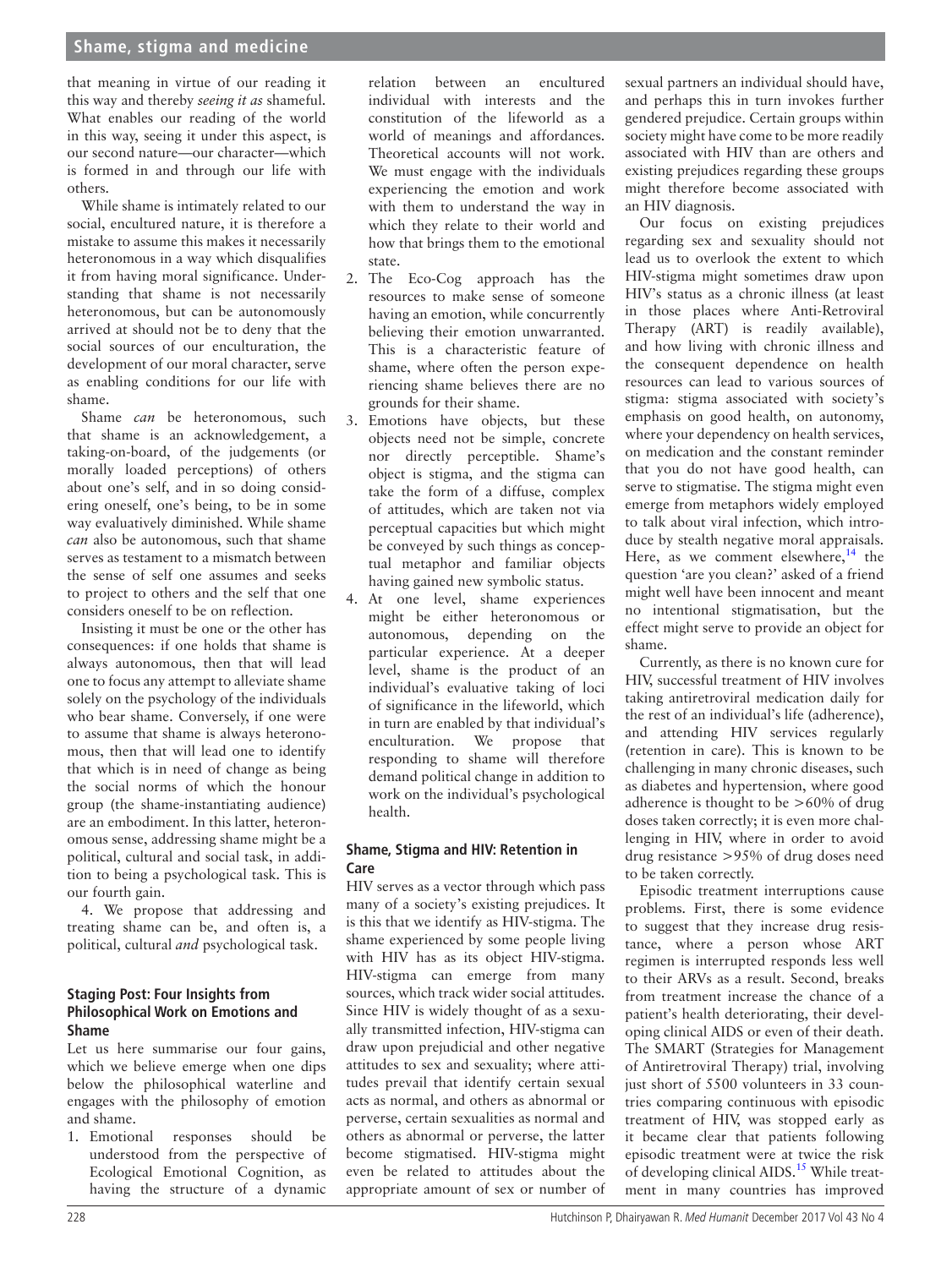since the SMART trial ended in 2006, this cannot be claimed to be the case globally; the results of the trial are relevant for many people living with HIV. Third, breaks in treatment can lead to spikes in viral load and therefore much greater risk of onward transmission.

While there are many possible factors that might lead to the interruption of care, from physical barriers, socioeconomic problems, and so on, the stigma associated with HIV, and the shame that emerges from this, are widely understood to be significant contributory factors in many decisions to stop or take a break from treatment, and it is this with which we are concerned here. What we here want to do, therefore, is twofold:

- A. motivate the take-up of further study through which we might better understand the role shame and stigma play in the challenge posed to adherence and retention in care;
- B. provide the conceptual resources so we that we can undertake sound research, employing methods appropriate to the nature of our topic: shame and HIVstigma.

While, from a narrowly conceived biomedical perspective, ART might well enable an individual to live a normal life, from a psychosocial perspective that same therapy—the taking of the pills, the attending clinic, the blood tests—might serve to continually remind the same person of their HIV status and the stigma associated with HIV. The very thing that biochemically suppresses the virus can serve, psychosocially, to generate stigma and shame.

#### **How Might this be Addressed?**

Following the first of our four gains, we propose studies which enable our understanding of the shame experienced by people living with HIV, particularly those who have taken a break from treatment, so that we might better understand the objects of the emotion and the conditions under which those objects 'come into view.' We propose that facilitating studies conducted by people living with HIV themselves, studies conducted in accordance with ethnographic principles and techniques provided by Ethnomethodology, $v^i$  would be the most productive approach.

Following our second gain, treatment strategies designed to mitigate the effects of the emotion or eradicate it should not be based on explaining to a person that they have no good reason to be ashamed of their HIV status; those individuals will be likely to know this, they might even believe this strongly and be able to cite clear supporting reasons. Given what we know about the conceptual anatomy of shame, we need to address ourselves to the emotion at the subpropositional level.

Following our third gain, and following on from first and second, we might set about understanding the specific nature, the genesis and the conceptual anatomy of HIV-stigmas. The genesis will vary, but will be likely to have political sources in both intentional stigmatising practices, such as discriminatory laws, and acts of discrimination, and in unanticipated consequences of well-meaning interventions such as public health messaging, which targets certain groups or practices. It is also likely that there will be residual structural stigmatisation, as the laws are repealed and the public health messaging improved, which resides in the metaphors still present in the language. Prejudicial language lingers long after prejudicial laws have passed into history and even after attitudes have largely changed. Such language can stigmatise. Again, ethnographies designed to identify the source, production and maintenance of stigma will bring forth the best insights here.

Our fourth gain serves to help us guard against the pathologising of those who experience shame. Their shame experience is often a response to the lifeworld and where support needs providing it should not be exclusively focused on the psychological health of the individual: we need to transform social practices where those serve to generate or perpetuate shame. It is important that psychological support is offered where it can be of help, but psychological support alone in the absence of the required political and societal changes amounts, overall, to a failure of support. Giving support in the shape of psychotherapy while leaving untouched the policy decisions that generate stigma is to take a crassly irresponsible approach to psychological well-being.

## **Conclusion**

We have identified four insights that emerge from a philosophical work on emotions and shame. We have sought to relate these to the problem of HIV-stigmas and shame, as that impacts upon adherence and retention in care for people living with HIV. Our proposal is that this work of philosophical reflection guides us in further approaches to much needed study.

#### **Competing interests** None declared.

**Provenance and peer review** Not commissioned; externally peer reviewed.



**Open Access** This is an Open Access article distributed in accordance with the terms of the Creative Commons Attribution (CC BY 4.0) license, which permits others to distribute, remix, adapt and build upon this work, for commercial use, provided the original work is properly cited. See:<http://creativecommons.org/licenses/by/4.0/>

© Article author(s) (or their employer(s) unless otherwise stated in the text of the article) 2017. All rights reserved. No commercial use is permitted unless otherwise expressly granted.



**To cite** Hutchinson P, Dhairyawan R. Med Humanit 2017;**43**:225–230.

Accepted 27 May 2017 Published Online First 8 August 2017 Med Humanit 2017;**43**:225–230. doi:10.1136/ medhum-2016-011179

#### **References**

- <span id="page-5-0"></span>1 Parker R, Aggleton P. HIV and AIDS-Related Stigma and Discrimination: A Conceptual Framework and Implications for Action. [Social Science and Medicine](http://dx.doi.org/10.1016/S0277-9536(02)00304-0)  [57](http://dx.doi.org/10.1016/S0277-9536(02)00304-0). , 2003:57, 13–24.
- <span id="page-5-1"></span>2 Solomon R. Not passion's Slave: Emotions and Choice. Oxford University Press: Oxford, 2003.
- <span id="page-5-2"></span>3 Nussbaum M. Hiding from Humanity: Disgust, Shame and the Law. Princeton University Press: Princeton, 2004.
- <span id="page-5-3"></span>4 Taylor G. Pride, Shame and Guilt: Emotions of Self-Assessment. Oxford University Press: Oxford, 1985.
- <span id="page-5-4"></span>5 Roberts R. Emotions: an essay in aid of Moral Psychology. Cambridge: Cambridge University Press, 2003.
- <span id="page-5-5"></span>6 Hutchinson P. Shame and philosophy: an investigation in the philosophy of emotions and ethics. Basingtoke: Palgrave, 2008.
- <span id="page-5-6"></span>7 D'Arms J, Jacobson D. 'VIII. The significance of recalcitrant emotion (or, anti-quasijudgmentalism)', in Hatzimoysis (ed.) Philosophy and the Emotions: Royal Institute of Philosophy Supplement:

viEthnomethodology, as an approach to social inquiry, is concerned with how social norms and rules are generated, maintained and repaired through the interaction and communication of members of society. Moreover, ethnographic descriptions of these interactions should give

priority to the concepts employed by the participants. The most effective way to ensure adherence to these principles, so that we might gain an insight in the norms which govern the distribution of stigma and shame within the social settings which people living with HIV inhabit, is to provide the resources so that people living with HIV can themselves produce ethnographic descriptions of, for example, a visit to the dentist, or the GP, or attending a new clinical setting. For further reading on Ethnomethodology, see Garfinkel<sup>22</sup> and Button (ed.)<sup>23</sup>